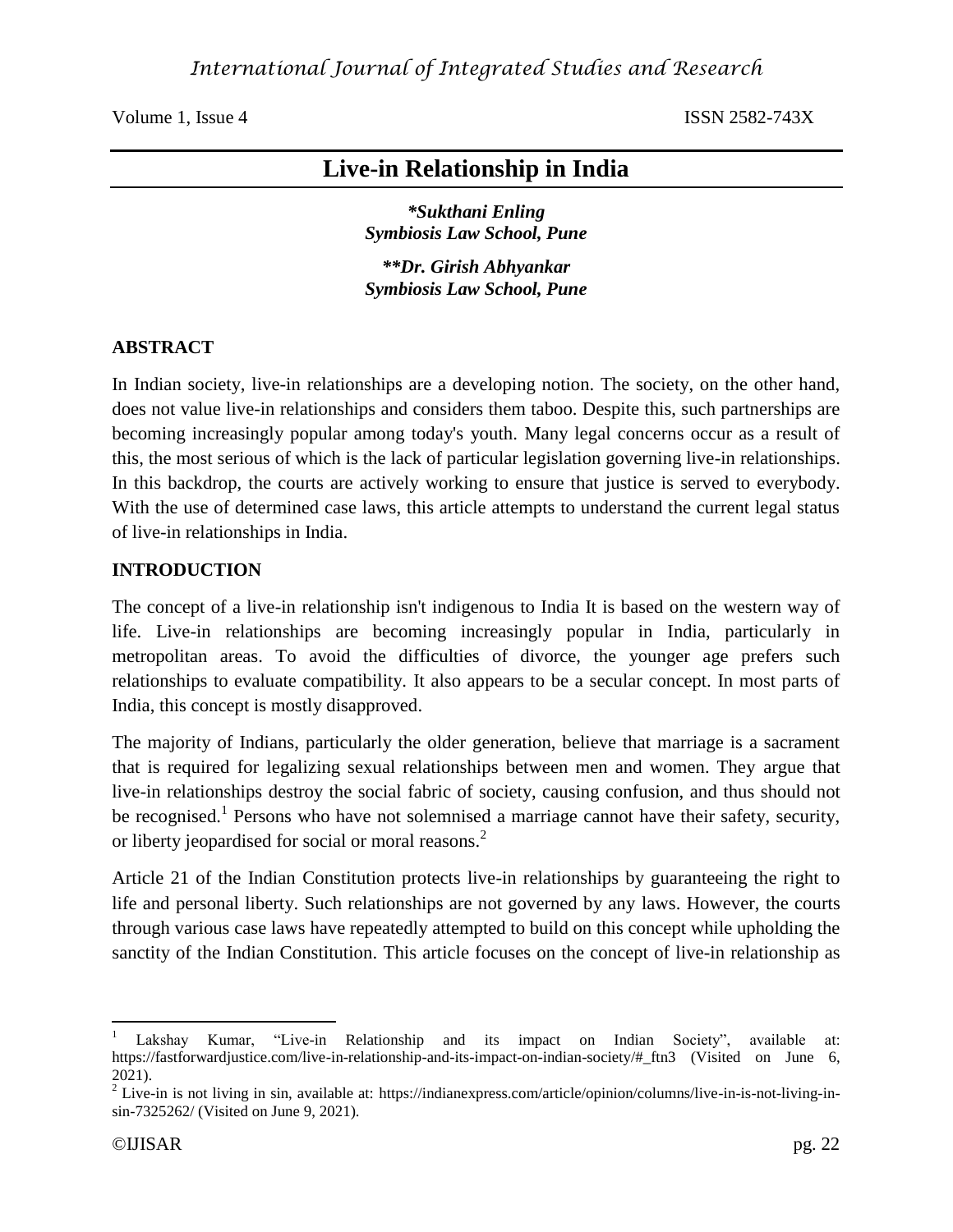developed by the courts in India. Further it throws some light on the pros and cons and challenges of live-in relationships.

### **MEANING**

In Indian law, live-in relationships were often analysed through the viewpoint of the English concept of a 'common law marriage'.<sup>3</sup> In contrast to a marriage, couples in a live-in relationship are not married to each other, but they do live under the same roof, which is similar to a marriage. It's referred to as cohabitation in legal terms.<sup>4</sup> The literal definition of live in relationship is two people living together without the intention of forming a long-term relationship. This type of partnership arose mostly for the sake of convenience. A live-in relationship is a consensual arrangement in which two people agree to live together for the duration of a long-term relationship similar to marriage. There are no stipulations in these relationships because the participants are not bound by any formal agreement. The lack of legal duties in such a relationship produces a situation in which the two parties are neither obligated to keep any commitments made to each other during the relationship nor permitted to file a complaint if such commitments are broken. The court stated that two people who live together but do not have a formal marriage are not criminals.<sup>5</sup>

#### **PROS AND CONS OF LIVE IN RELATIONSHIP**

The benefits of live-in relationship are:

- 1. There are fewer social or financial obligation to the relationship.
- 2. There are no concerns of divorce because the parties have no legal connection.

The cons of live-in relationship are:

- 1. As society does not recognise such unions, survival becomes difficult.
- 2. Because there is no commitment between the partners, the women are more likely to be exploited or abandoned.

### **LAWS REGARDING LIVE-IN RELATIONSHIP**

Many changes have occurred in the institution of marriage in recent years. Other than planned marriages, no other types of marriage were accepted in society. With the passage of time, the public's perception of society has shifted. Other types of marriage, such as love marriage, have become acceptable in society. All of this was a result of Western culture. A new arrangement for living together as husband and wife, known as a live-in relationship, is gaining popularity among

<sup>3</sup> Sarthak Wadhwa, "The Right to be in a Live-in Relationship", available at https://lawschoolpolicyreview.com/2020/10/30/the-right-to-be-in-a-live-in-relationship/ (Visited on June 6, 2021).

<sup>4</sup> Sanjhna Vivekanand & Nandita Sridhar, "Live-in Relationship", available at https://www.lawaudience.com/livein-relationship/ (Visited on June 6, 2021).

<sup>5</sup> Ramdev Food Product (P) Ltd. v. Arcindbhai Rambhai Patel, (2006) 8 SCC 726.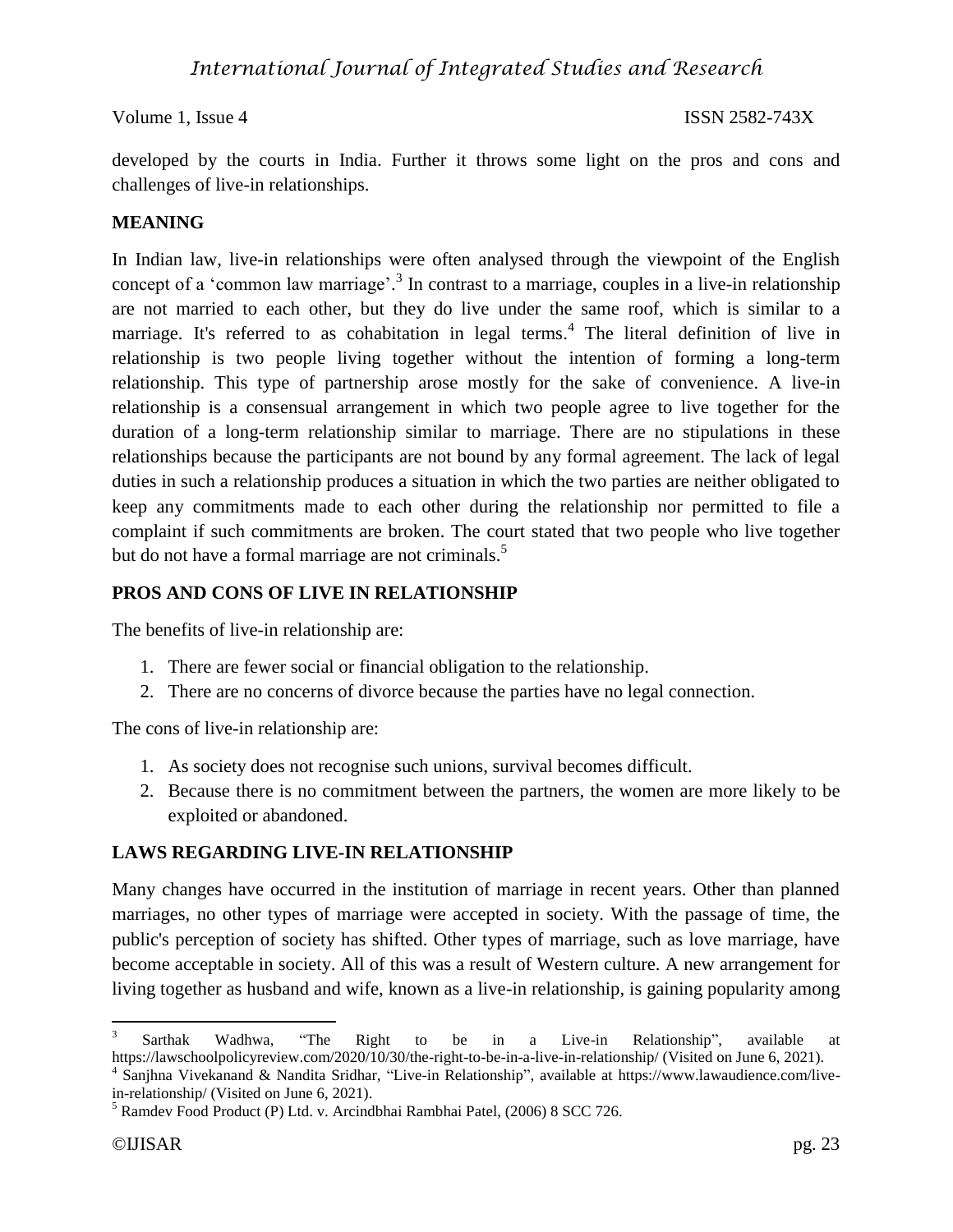the youth population. The social structure of society is being affected by this transformation. This new lifestyle has resulted in many of the legal problems.<sup>6</sup>

Despite the fact that a live-in relationship is the same as marriage, neither the Hindu Marriage Act of 1955 nor the Muslim Personal Laws cover it. Live-in relationships are currently unregulated by law. There are, however, some safeguards in designed to safeguard women in such situations. The Protection of Women from Domestic Violence Act of 2005 was the first act to legitimise live-in partnerships by providing rights and protection to women who are in such partnerships. The Act provides that "a relationship between two persons who live or have, at any point of time, lived together in a shared household, marriage, or through *a relationship in the*  nature of marriage, adoption or are family members living together as a joint family".<sup>7</sup> Though the act does not mention live-in relationships expressly, the phrase "a relationship in the nature of marriage" indicates as much. It is up to the court to decide how to interpret it. This rule protects women from exploitation in these types of relationships.

Another such law is Section 125 of the Code of Criminal Procedure, where judicial interpretations have expanded the definition of "wife" to include female partners in live-in relationships. In November 2003, a committee on criminal justice reforms was formed.<sup>8</sup> The committee made several recommendations, one of which was to change the definition of "wife" to include women who were formerly in a live-in relationship but who have since been abandoned at the will of their partner, so that a woman in such a relationship can get the status of wife. This clause protects the lady from destitution and vagrancy by allowing her legitimate rights.

Another such provision is Section 114 of the Indian Evidence Act, 1872, which states that if a man and a woman live together for a long period, their marriage will be presumed.

### **JUDICIAL ENDEAVOUR**

The Supreme Court granted the partner of a live-in relationship the status of wife in Chellamma v. Tillamma<sup>9</sup>. The court stated that, in their perspective, a man and a woman can live together even if they are not married. Although this is considered unethical by society, it is not prohibited. There is a distinction to be made between law and morality. The bench went even farther, stating that children born to such a parent would be considered legitimate. They have ownership of their parents' belongings.

<sup>6</sup> Antariksh Anant, "Live in Relationships:Changing Dimensions of the Institution of Marriage", available at: https://www.legalbites.in/live-in-relationships/ (Visited on June 6, 2021).

<sup>&</sup>lt;sup>7</sup> Section 2(f), Protection of Women from Domestic Violence Act, 2005.

<sup>&</sup>lt;sup>8</sup> Committee on Reforms of Criminal Justice System, available on https://www.mha.gov.in/sites/default/files/criminal\_justice\_system.pdf (Visited on June 7, 2021).  $^{9}$  AIR 2009 SC 112.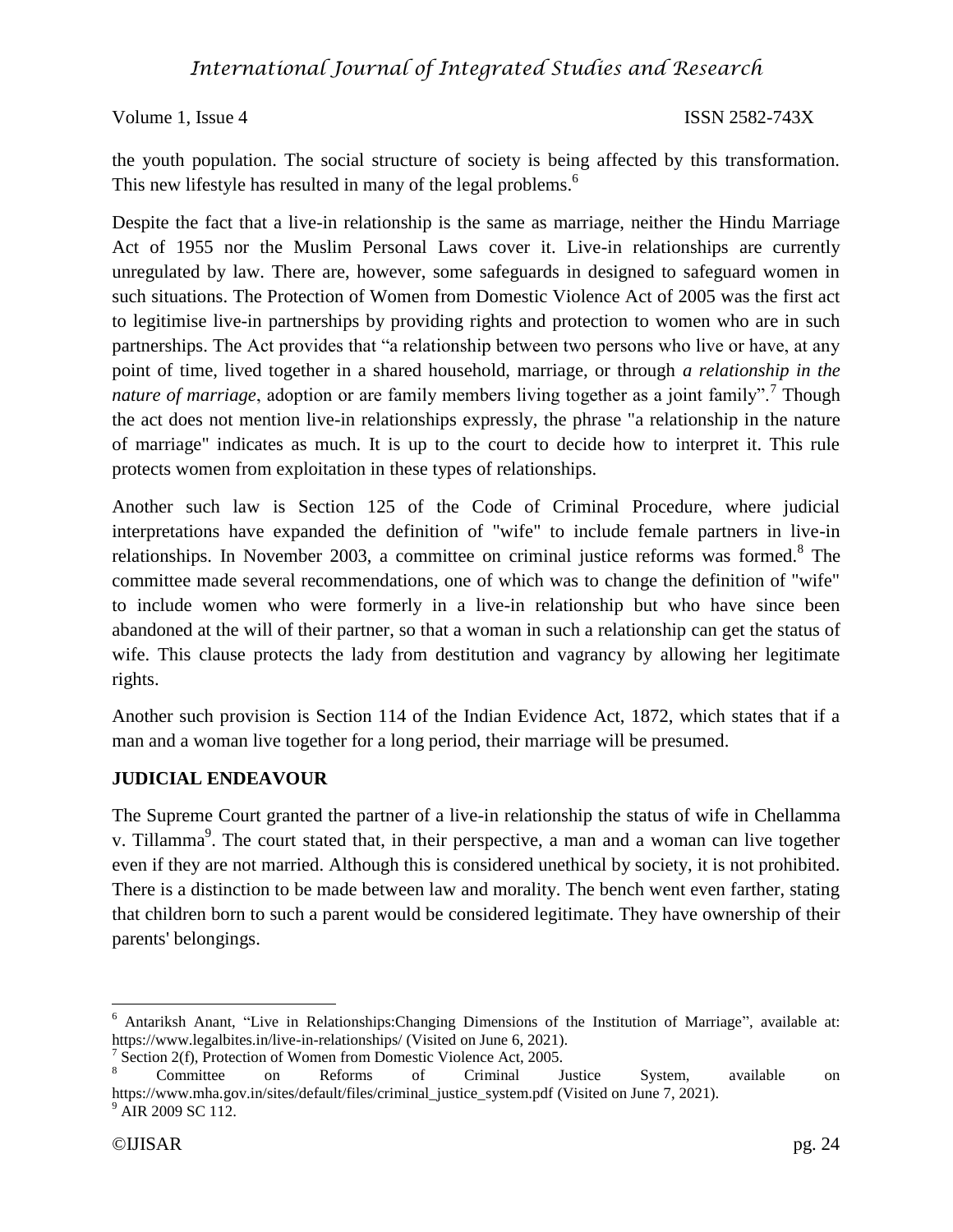## *International Journal of Integrated Studies and Research*

Volume 1, Issue 4 ISSN 2582-743X

In Alok Kumar v. State of Delhi<sup>10</sup>, the court referred to a live-in relationship as a "walk-in walkout" relationship since there are no strings tied to it and it does not create any legal commitment between the parties like marriage does. As a result, if people want to have such relationships, they cannot afterwards complain about infidelity or immorality.

On the contrary, in Madan Mohan Singh & Ors. v. Rajni Kant & Anr.<sup>11</sup>, the court determined that a long-term live-in relationship cannot be classified as a "walk in, walk out" relationship, and that there is a presumption of marriage between the parties. In relation to the legality of livein relationships, the court upheld Section 114 of the Indian Evidence Act, 1872, which states that "the court will presume a relationship between an adult man and an adult woman to be of the nature of marriage if the two individuals have lived together for a satisfactory period of time and reliable evidence supports such a cohabitation".

A remarkable decision given in S. Khushboo v. Kanniammal & Anr.<sup>12</sup>, a three-judge divisional court confirmed the legitimacy of live-in partnerships under Article 21 of the Indian Constitution. Even if cohabitation between consenting adult male and female is regarded immoral in conventional culture, the bench found that it cannot be characterised as criminal or immoral. Furthermore, every Indian citizen has a fundamental right to life and personal liberty, which cannot be taken away in the case of consenting people cohabiting.

The High Court denied the appellant maintenance under Section 125 of the CrPC, stating that only married women are entitled to maintenance in Virendra Chanmuniya v. Chanmuniya Kumar Singh Kushwaha & Anr<sup>13</sup>. The matter was taken all the way to the Supreme Court, where it was dismissed. After that, the lady was given support. The Court also determined that women in livein relationships are entitled to all of the same rights and reliefs as legally married wives.

In the case of Indra Sarma v. VKV Sarma<sup>14</sup>, the Supreme Court stated that not every live-in relationship is equivalent to marriage. It was held that "when the woman who already has a legally wedded wife and two children, is not entitled to various reliefs available to a legally wedded wife". However, in order to offer justice to victims of illegal relationships and children born into such relationships who are without a source of income, the court established guidelines for determining the connection, which are based on the following criteria:

- 1. The duration of relationship;
- 2. Sharing household within the meaning of Section 2(s) of the Domestic Violence Act;
- 3. Sharing of resources;
- 4. Domestic arrangements;

<sup>10</sup> 2010 SCC OnLine Del 2645.

 $11$  (2010) 9 SCC 209.

 $12$  (2010) 5 SCC 600.

 $13$  (2011) 1 SCC 141.

 $14$  (2013) 15 SCC 755.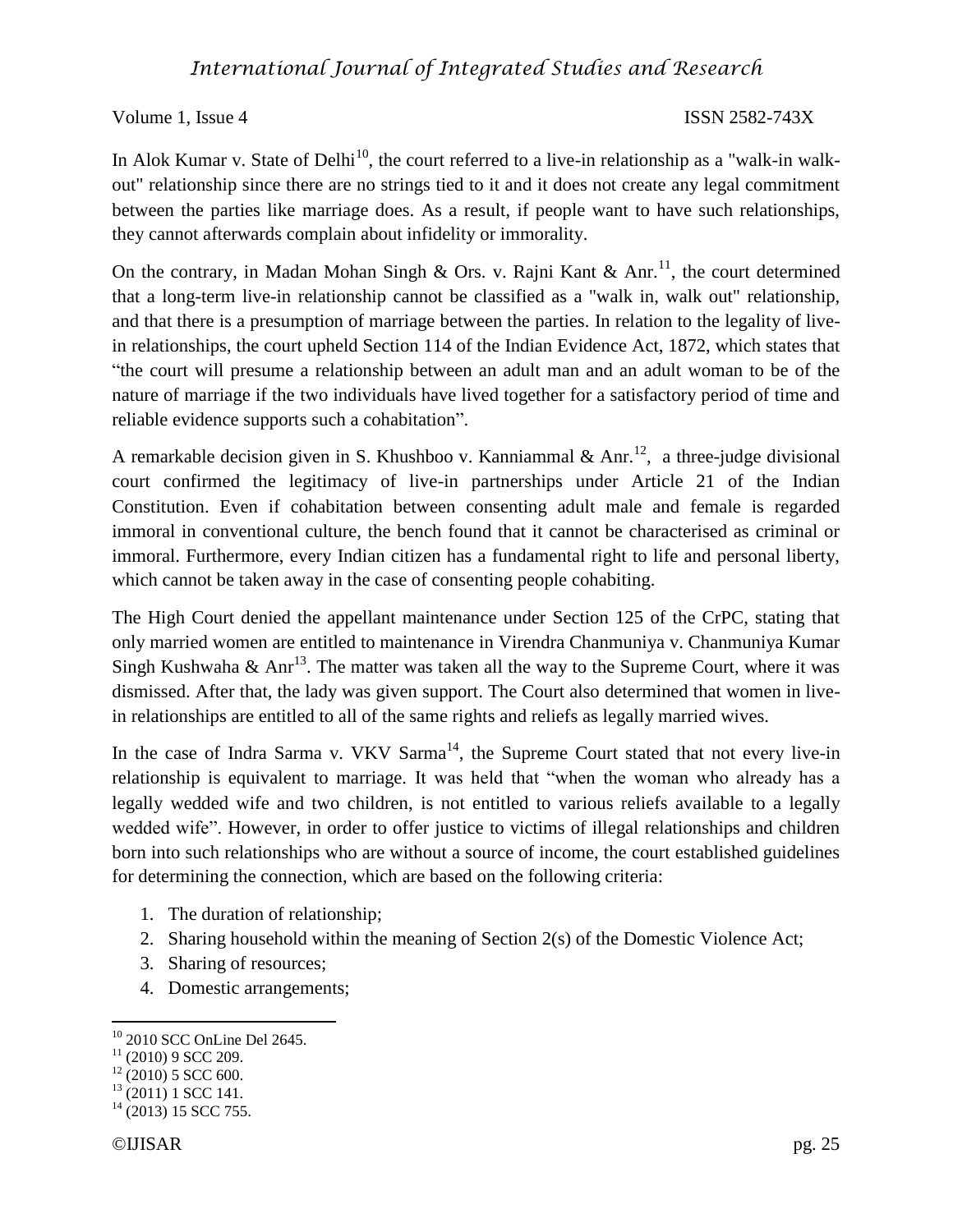- 5. Sexual relationship;
- 6. Children;
- 7. Intention of the parties;
- 8. Manner of socializing of the parties.

### **STATUS OF CHILDREN BORN OUT OF LIVE-IN RELATIONSHIP**

The Supreme Court in S.P.S. Balasubramanyam v. Suruttayan<sup>15</sup>, held that "if a man and woman" are living under the same roof and cohabiting for some years, there will be a presumption under Section 114 of the Evidence Act that they live as husband and wife and the children born to them will not be illegitimate". The Court further stressed Article 39(f) of the Indian Constitution, which requires the state to provide enough opportunities for children to develop properly and further protect their interests.

Even in the absence of particular legislation, the Indian judiciary has taken an active role in safeguarding the rights of such children. The courts have given the term a broader meaning, ensuring that no youngster is labelled a "bastard" without cause. In Bharatha Matha v. R. Vijaya Renganathan<sup>16</sup>, the Apex Court ruled that a baby born from a live-in relationship can inherit the parents' property and thus will be legitimate in the eyes of law.

#### **CHALLENGES**

The lack of any separate legislation governing the laws and identifying the rights of the partners is one of the most significant challenges for live-in relationships. Children born into such situations face major consequences. They may deal with the social shame of being labelled as illegitimate by society. In the instance that their parents separate, they will be vulnerable to custody disputes. Another big problem is overcoming the conservative Indian society's social stigma and harsh condemnation of live-in arrangements. When same-sex partners are involved in a relationship, the severity of criticism increases. In addition, prenuptial agreements for live-in partnerships are not recognised in India.<sup>17</sup>

#### **CONCLUSION**

The Indian society is no longer unfamiliar with the concept of a live-in relationship. It is, nevertheless, regarded as a threat to the societal framework. Such a connection is not illegal in law, nor does it constitute the commission of any crime, and so such people are entitled to the

 $\overline{a}$  $15$  (1994) 1 SCC 460.

 $16$  AIR 2010 SC 2685.

 $17$  Saachi Shukla, "Live-in relationships in India: pervasive myths, social stigma and legal status", available at: https://www.samvidhi.org/post/live-in-relationships-in-india-pervasive-myths-social-stigma-and-legal-status (Visited on June 9, 2021).